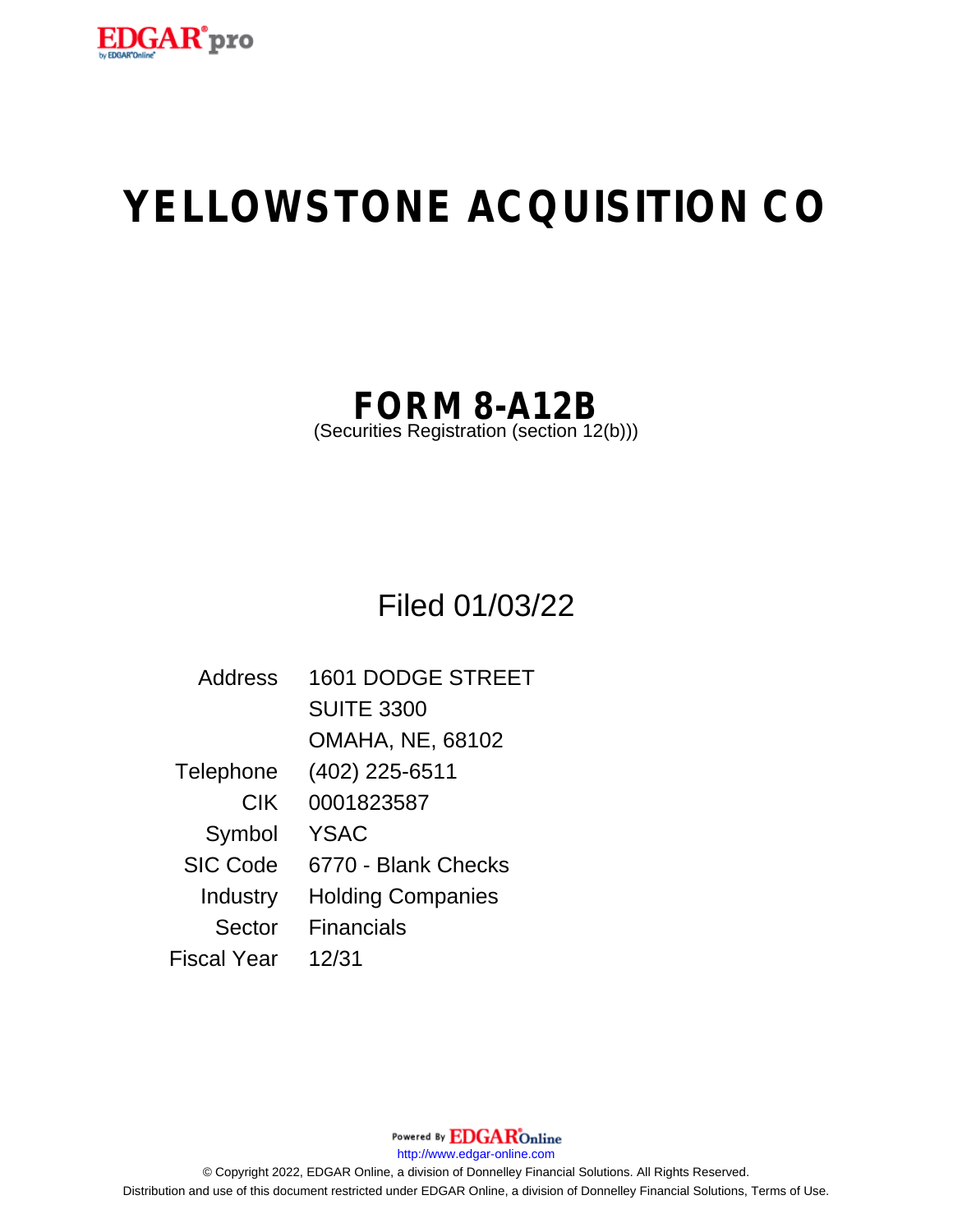## **UNITED STATES SECURITIES AND EXCHANGE COMMISSION Washington, D.C. 20549**

## **FORM 8-A**

### **FOR REGISTRATION OF CERTAIN CLASSES OF SECURITIES PURSUANT TO SECTION 12(b) OR (g) OF THE SECURITIES EXCHANGE ACT OF 1934**

## **YELLOWSTONE ACQUISITION COMPANY**

(Exact name of registrant as specified in its charter)

(State or other jurisdiction of incorporation or organization) (I.R.S. Employer Identification No.)

**Delaware 85-2732947**

**1601 Dodge Street, Suite 3300, Omaha, Nebraska 68102**

(Address of principal executive offices) (Zip Code)

| $(1.1992)$ or principal encounts of $(1.1992)$                                                                    | $($ - $\mu$ $\sim$ $\sim$ $\sim$ ,                 |
|-------------------------------------------------------------------------------------------------------------------|----------------------------------------------------|
|                                                                                                                   | Securities                                         |
| to                                                                                                                |                                                    |
| be                                                                                                                |                                                    |
|                                                                                                                   | registered                                         |
|                                                                                                                   | pursuant                                           |
| to                                                                                                                |                                                    |
|                                                                                                                   | Section                                            |
|                                                                                                                   | 12(b)                                              |
| 0ſ                                                                                                                |                                                    |
| the                                                                                                               |                                                    |
| Act:                                                                                                              |                                                    |
| Title of each class to be so registered:                                                                          | Name of each exchange on which each class is to be |
|                                                                                                                   | registered:                                        |
| Units, each consisting of one share of Class A Common Stock and one-half of one Warrant                           | The New York stock Exchange                        |
| Class A Common Stock, \$0.0001 par value per share                                                                | The New York Stock Exchange                        |
| Warrants, each whole warrant exercisable for one share of Class A common stock at an exercise price<br>of \$11.50 | The New York Stock Exchange                        |

If this form relates to the registration of a class of securities pursuant to Section 12(b) of the Exchange Act and is effective pursuant to General Instruction A.(c) or (e), check the following box.  $\boxtimes$ 

If this form relates to the registration of a class of securities pursuant to Section 12(g) of the Exchange Act and is effective pursuant to General Instruction A.(d) or (e), check the following box.  $\Box$ 

If this form relates to the registration of a class of securities concurrently with a Regulation A offering, check the following box.  $\Box$ Securities Act registration statement or Regulation A offering statement file number to which this form relates: **Not Applicable**.

Securities to be registered pursuant to Section 12(g) of the Act: **Not Applicable**.

## **EXPLANATORY NOTE**

Yellowstone Acquisition Company is filing this Form 8-A in connection with the transfer of the listing of its Class A common stock, \$0.0001 par value per share ("Common Stock"), its Warrants, each whole warrant exercisable for one share of Class A common stock at an exercise price of \$11.50 ("Warrants"), and its Units, each Unit consisting of one share of Common Stock and one-half of one Warrant ("Units"). from the Nasdaq Capital Market of the Nasdaq Stock Market LLC to the New York Stock Exchange ("NYSE"), effective on January 4, 2022.

## **INFORMATION REQUIRED IN REGISTRATION STATEMENT**

#### **Item 1. Description of Registrant**'**s Securities to Be Registered.**

The description of the Common Stock, Warrants and Units set forth under the caption "Description of Capital Stock" contained in the prospectus, dated October 21, 2020, filed together with and forming a part of the Company's Registration Statement on Form S-1 (File No. 333-249035), which became effective upon filing with the Securities and Exchange Commission on October 21, 2020, to which this Form 8-A relates, is incorporated herein by reference.